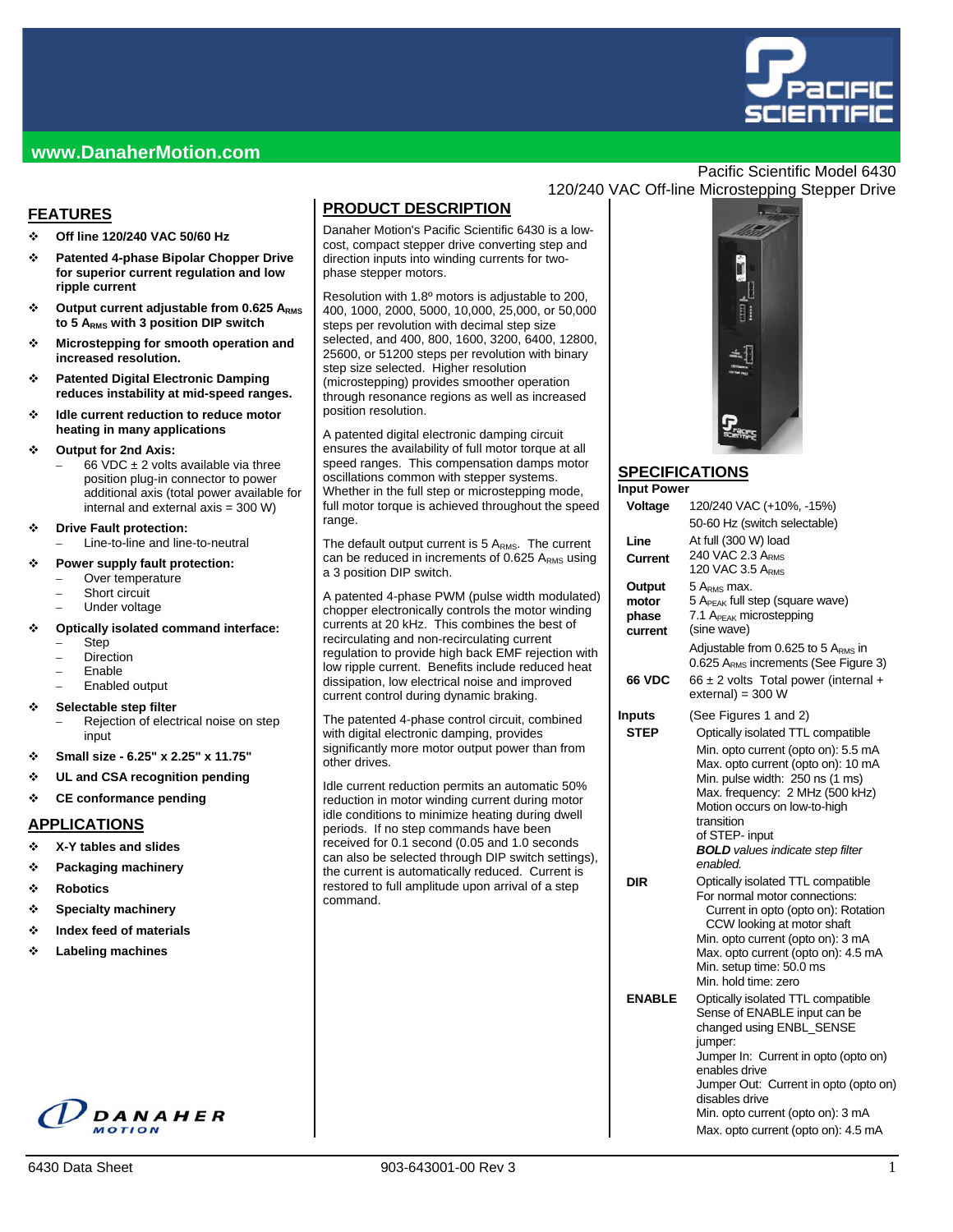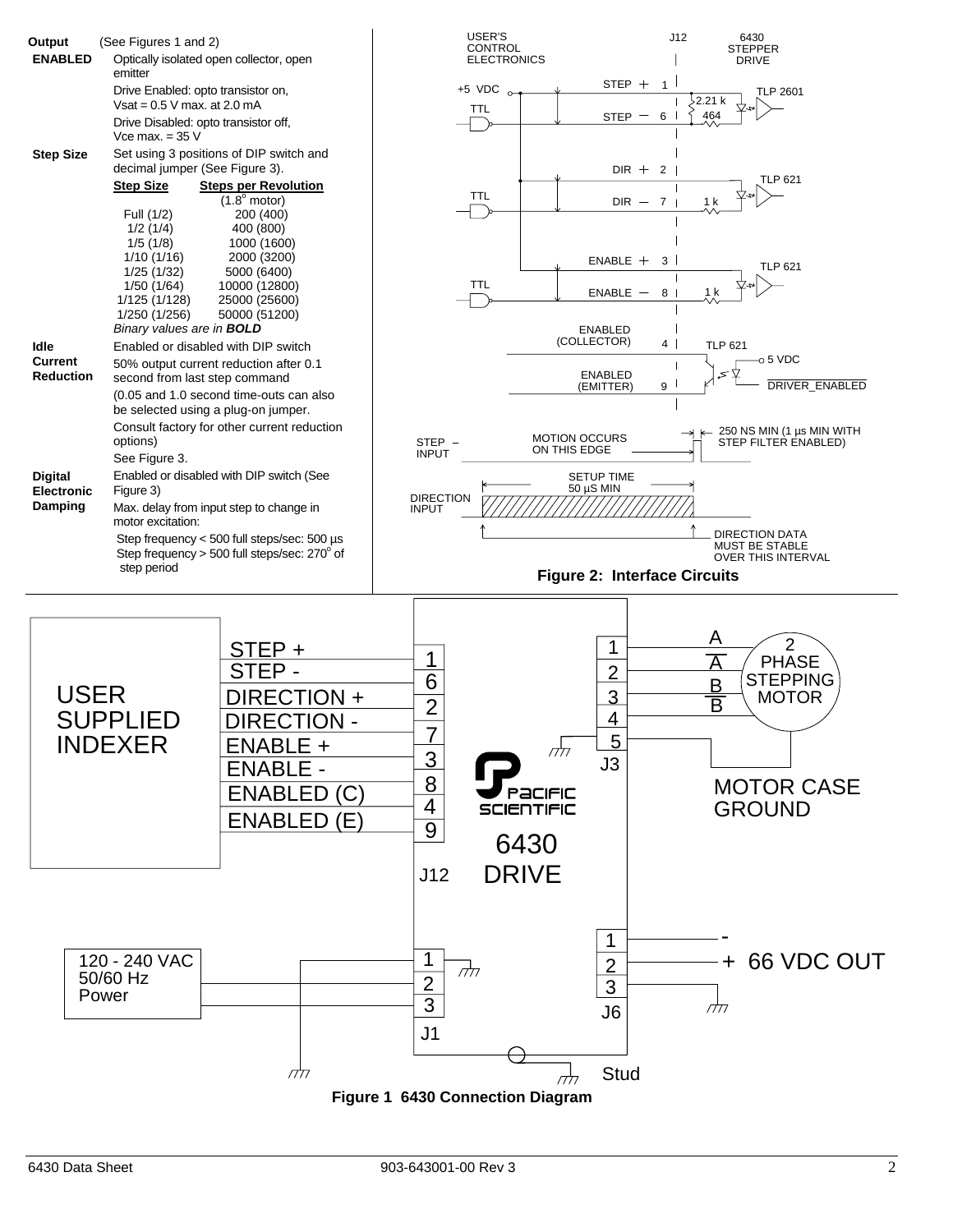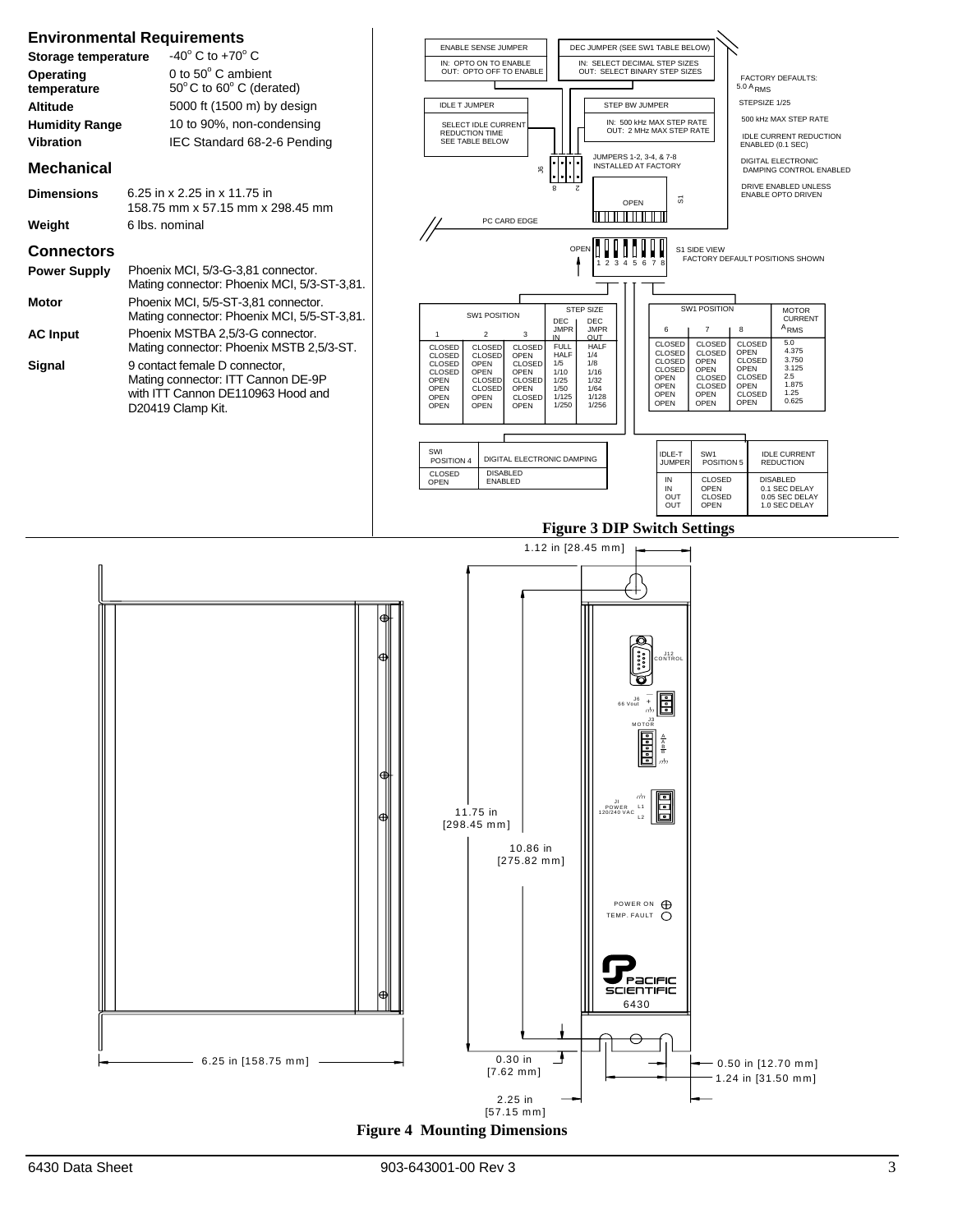## **JUMPER & AC SWITCH SETTINGS**

The AC switch is preset at the factory in the 240 VAC position. The J6 Jumper and AC switch settings are easily accessible by opening the cover. First, make certain the power connections have been removed. Rest the unit on its side as shown. Remove the two screws toward the back of the unit. Select appropriate settings. Replace cover and mounting screws. Do NOT over tighten mounting screws. (5.0 in-lbs max)

*Connecting 240 VAC with switch in 120 VAC position will permanently damage the drive.* 



#### **66 VDC OUTPUT CONNECTOR J6**

The 6430 package has an external 66 VDC connector designed to power an additional drive. The total power available for both the internal and external drives is 66 VDC at 4.6 amps or approximately 300 watts. If the two drives are running simultaneously and require more than 4.6 amps, the voltage drops. The power supply has a low voltage protection circuit that faults the drive if the voltage is less than 55 VDC.

#### 18, or 20 gauge wire, is recommended to connect the remote connector to the external drive. A 470 mf 100 VDC aluminum electrolytic capacitor, rated for 2 A ripple current or greater, must be installed at the additional drive if the cable length is over 3 feet.

A twisted pair plus ground cable utilizing 16,

| <b>Problem</b>                                           | <b>Possible Cause</b>                                      | Action                                                      |
|----------------------------------------------------------|------------------------------------------------------------|-------------------------------------------------------------|
| Unit does not start,<br><b>LED<sub>s</sub></b> ON        | 120/240 VAC switch in 240 position,<br>input from 120 VAC  | Turn power off, correct switch<br>position.                 |
|                                                          | Dead short or overload across<br>external 66 VDC connector | Remove short or reduce load.                                |
|                                                          | Over temperature                                           |                                                             |
| Unit does not start.<br><b>LED<sub>s</sub></b> OFF       | 240 VAC applied and switch in<br>120 VAC position.         | Return to factory for service.                              |
| Unit runs for a while and<br>then both LEDs come on      | Over temperature                                           | Reduce load.<br>Check for excessive ambient<br>temperature. |
| Unit turns on and off on its<br>own and red LED flashing | 120 VAC applied and switch in 240<br>VAC position          | Correct switch position.                                    |
| Or                                                       | Over load                                                  | Reduce Load                                                 |
| Unit stops after running<br>once                         | AC input line low                                          | Check input AC line voltage for<br>low line.                |
|                                                          | Internal failure                                           | Return to factory for service.                              |
| Output voltage > 70 VDC<br>and $<$ 78 VDC                | Very low load on unit                                      | Normal to reach these values<br>under light load.           |

## **TROUBLESHOOTING**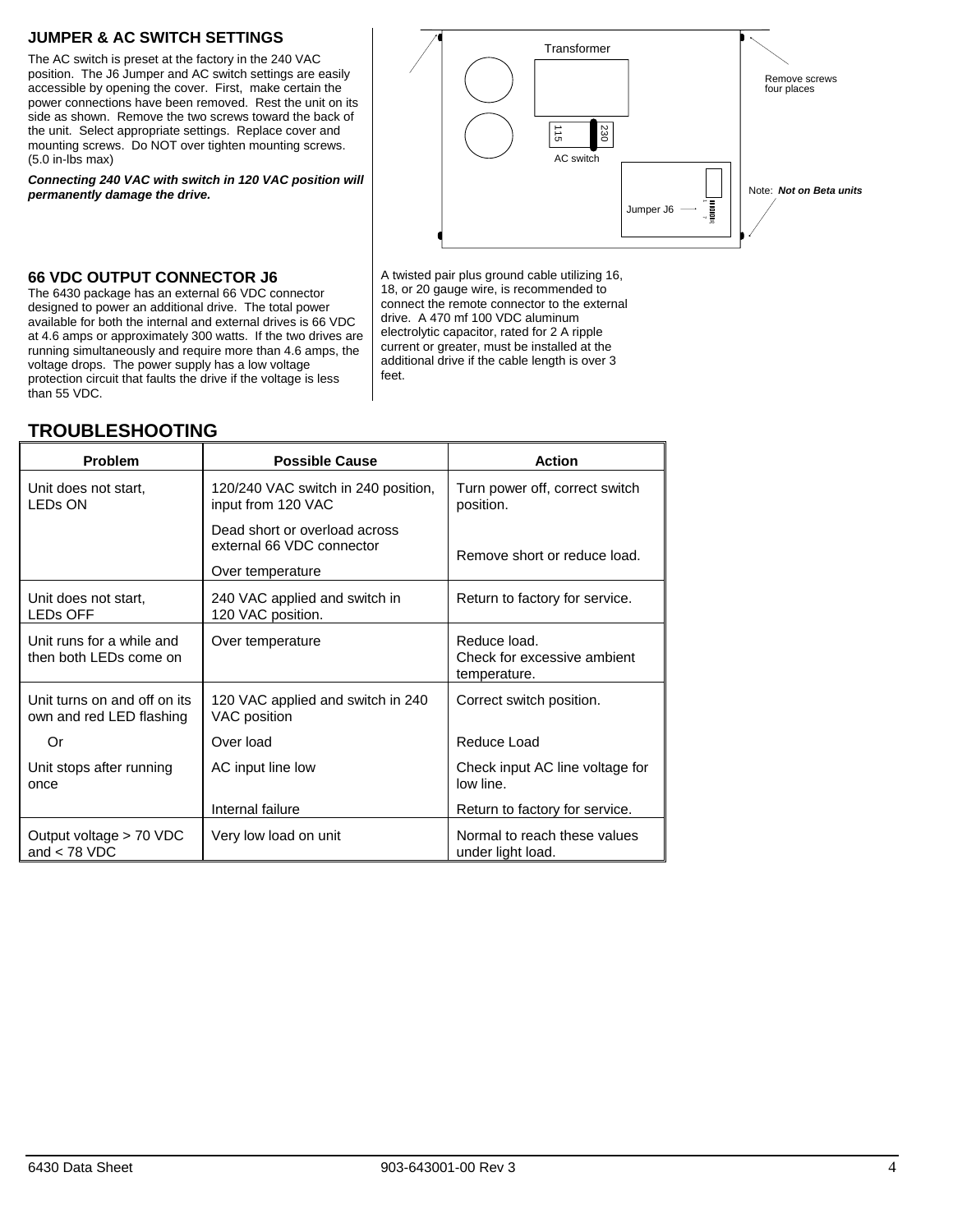# **PERFORMANCE - 6400 SERIES CONTROLS**

Motors perform as shown without the winding temperature exceeding a rise of 90° C. The motor is operated unmounted (without heat sink) in an ambient temperature of up to 40° C. The curves do not reflect systems resonance points, which will vary with motor coupling and systems parameters.

In addition to those shown below, Danaher Motion offers a wide range of other motor windings to meet specific performance requirements.



## **Torque/Speed Curves - Recommended Motors for 5.0 A operation**

## **Torque/Speed Curves - Recommended Motors for 2.5 A Operation**